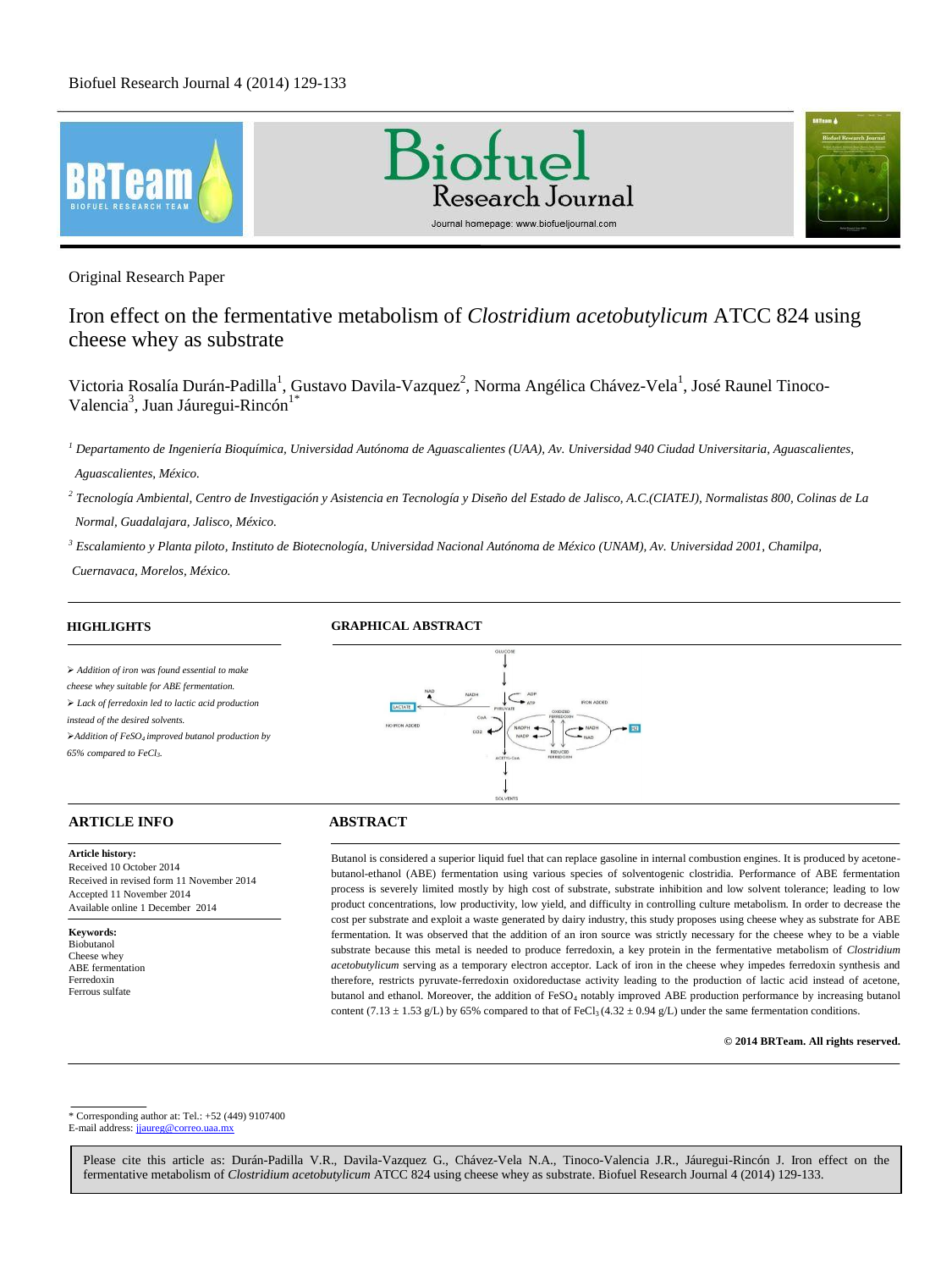# **1. Introduction**

Butanol is an important industrial chemical considered as a superior liquid fuel with a potential to replace gasoline (Jang et al., 2012). It can be produced from petroleum, mineral fuel and biomass; the latter is conveniently denoted as biobutanol although it has the same characteristics as butanol from petroleum (Shapovalov and Ashkinazi, 2008). Compared to ethanol, the traditional biofuel, butanol has the following advantages: a) higher energy content (29.2 MJ/L, very similar to that of gasoline: 32 MJ/L), b) vapor pressure 11 times lower than that of ethanol, and is therefore safer to use (Rajchenberg-Ceceña et al., 2009), c) non hygroscopic, d) less corrosive, e) can be applied in pure form or blended in any proportions with gasoline or diesel, f) can be used in any automobile engine without modifications, g) easy to preserve and distribute, h) can be used with the existing infrastructure (Rajchenberg-Ceceña et al., 2009; Tashiro and Sonomoto, 2010), i) heat of vaporization (0.43 MJ/Kg) slightly higher than that of gasoline (0.36 MJ/Kg) avoiding cold start problems (Ranjan and Moholkar, 2009), and j) at combustion, does not produce sulfur and nitrogen oxides, advantageous from the environmental viewpoint (Shapovalov and Ashkinazi, 2008). Furthermore, it can be converted to valuable chemical compounds: acrylate, methacrylate esters, glycol ethers, butyl acetate, and *etc.* (Tashiro and Sonomoto, 2010).

Butanol has traditionally been produced by acetone-butanol-ethanol (ABE) fermentation of sugar substrates using various species of solventogenic clostridia. The fermentation occurs in two stages; the first is a growth stage in which acetic and butyric acids are produced and the second stage is characterized by acid re-assimilation into ABE solvents. During this stage, growth slows down, the cells accumulate granulose and form endospores (Green, 2011). The regular ratio of ABE solvents produced by *C. acetobutylicum* is 3:6:1 with 20 g/L being the maximum concentration achieved so far (Ranjan and Moholkar, 2009). Performance of butanol fermentation process using solventogenic clostridia is severely limited by: a) high substrate costs, b) substrate inhibition, c) low solvent tolerance (max 20  $g/L$  of solvent), d) sluggish growth, and e) low cell density achievable during solventogenic fermentation (Jang et al., 2012). These limitations result in low final butanol concentration caused by butanol inhibition, low butanol productivity due to low cell density, low yield due to hetero-fermentation and high downstream processing cost for butanol recovery (Tashiro and Sonomoto, 2010). Unless these limitations are addressed, biological production of butanol cannot compete economically with petrochemical synthesis of these solvents (Gheshlaghi et al., 2009; Tashiro and Sonomoto, 2010; Cooksley et al., 2012; Sabra et al., 2014). Researchers have tried to solve these problems thorough various studies including: a) microbial strain development for improved butanol titer and tolerance, b) development of efficient *in situ* product recovery technologies to overcome the butanol toxicity to fermenting microorganisms, c) application of fermentation strategies to increase cell density, butanol titer, yield and productivity, and d) exploration of more economic alternative substrates (Jang et al*.*, 2012).

The conventional ABE fermentation substrates include starch and molasses from maize, wheat, and rye. In order to reduce the cost of the product, a variety of more economic substrates have been tested including: sucrose (Parekh and Blaschek, 1999; Tashiro and Sonomoto, 2010), lignocellulosic biomass (Ranjan and Moholkar, 2009; Jang et al., 2012), domestic, agricultural and industrial waste (Jang et al., 2012; Niemistö et al., 2013), glycerol (exclusively in fermentations with *C. pasteurianum*) (Dabrock et al., 1992; Tashiro and Sonomoto, 2010; Jang et al., 2012; Sabra et al., 2014), algal biomass (Ranjan and Moholkar, 2009; Jang et al., 2012), wheat straw, corn fiber, liquefied corn starch, apple pomace, Jerusalem artichokes (Ranjan and Moholkar, 2009), cheese whey (Maddox, 1980; Bahl et al., 1986; Ennis and Maddox, 1989; Ranjan and Moholkar, 2009), among others.

Solventogenic *Clostridium* species are capable of fermenting a wide range of carbohydrates; lignocellulosic biomass has been identified as a potential substrate for inexpensive production of ABE and other fine chemicals, however, bioconversion of lignocellulosic biomass is currently plagued by a number of limitations, notably generation of microbial inhibitory compounds during pretreatment and hydrolysis of lignocellulose to mixed sugars, and inefficient utilization of the generated mixed sugars by fermenting microorganisms due to carbon catabolite repression (Ezeji and Blaschek, 2008), therefore, other economic and readily utilizable substrates, whose applications in fermentation do not require pretreatment, may prove to be a more cost-effective and efficient substrates than lignocelluloses.

Among the non-lignocellulosic substrates, cheese whey is the most widely researched for ABE production, mostly due to its abundance and high biological oxygen demand (BOD), which constitutes a major disposal problem to the dairy industry. Because of its relatively low sugar content (4-5% lactose) this waste is unsuitable for many fermentation processes without prior concentration, while considered satisfactory for the butanol fermentation where product toxicity limits the amount of sugar utilization (Maddox, 1980). All over the world cheese production and consumption has increased rapidly generating more wastes and consequently pollution problems, and this has increased the interest to use it for the production of fuels (Foda et al., 2010).

Previously published studies (Maddox, 1980; Bahl et al., 1986; Foda et al., 2010) characterize whey permeate as a substrate which can be used for ABE fermentation. In fact, Maddox (1980) and Bahl et al. (1986) described that lactose metabolism favors butanol production over acetone, adding economic incentives for butanol production. Other authors studied the specific effect of nutrient supplementation or limitation on the fermentative activity of Clostridia, including: iron (Bahl et al., 1986; Dabrock et al., 1992; Peguin and Soucaille, 1995; Vasileva et al., 2012), phosphate (Bahl et al., 1986; Dabrock et al., 1992), CO (Dabrock et al., 1992), ferredoxin substitutes (Peguin and Soucaille, 1995), flavonoids (Wang et al., 2014), reducing cofactors (Li et al., 2014), inter alia. However, fermentative conditions and nutritional requirements for optimal use of cheese whey have not been fully elucidated and further work is required.

Trying to recycle wastes of the local dairy industry, this study investigated the suitability of using cheese whey as fermentation broth for ABE production emphasizing on covering the nutritional requirements of *C. acetobutylicum*, especially iron supplementation (no iron, FeSO<sub>4</sub> and FeCl3), for routing metabolism toward the production of the desired solvents.

# **2. Material and method**

#### *2.1. Strains and culture maintenance*

*C. acetobutylicum* ATCC 824 was grown anaerobically at 37 °C for 48 h in the *C. acetobutylicum* medium as described by Atlas (2004) with modifications. The medium contained 40 g potato flakes, 6 g glucose, 2 g CaCO3, 0.5 g L-cysteine, 1 mg resazurin and 15 g bacteriological agar, diluted to 1 L of distilled water, pH 7.0. Cultures were kept at 4  $^{\circ}$ C and reseeded into fresh media every 14 d.

#### *2.2. Fermentation*

Cheese whey was used as fermentation medium (lactose being the main carbon source with an initial concentration of approximately 55 g/L of reducing sugars). More specifically, it was first deproteinized followed by adjusting pH value to 5.2 with 1M HCl and autoclaving (14 psi-115  $\degree$ C/15 min). The cold whey was then filtered through cheesecloth and filter paper (10 μm mesh) under sterile conditions. Yeast extract (5 g/L) and CaCO<sup>3</sup> (18 g/L) were added to the filtrate, and the pH value was readjusted to 7.0 using 1 M NaOH. Three sets of fermentation experiments were performed: Group 0: without added iron; Group FeSO<sub>4</sub>: added with 20 mg/L  $Fe^{+2}$ , supplemented as  $FeSO_4$ -7H<sub>2</sub>O; and Group FeCl<sub>3</sub>: added with 20 mg/L Fe<sup>+3</sup>, supplemented as FeCl<sub>3</sub>-6H<sub>2</sub>O. Prepared media was stored at 4°C. Anaerobiosis was achieved by sparging nitrogen to remove dissolved oxygen. Inocula were generated by seeding the bacteria in 80 mL of fermentation medium contained in 125 mL flasks covered with rubber septa and incubated under anaerobic conditions in an orbital shaker (125 rpm) at 37 °C for 72 h. After 72 h, the content of each flask was emptied into a fermentation bottle. One inoculum was required for each batch fermentation, which was carried out under anaerobic conditions using capped glass bottles of 500 mL, containing 320 mL of fresh media for a total fermentation volume of 400 mL. Fermentations were incubated at 37 °C in orbital shaking at 125 rpm for 7 d. A total of 3 fermentations were carried out per each tested condition. Samples were taken periodically every 12 or 24 h; a 2 mL sample of the broth was taken from each experiment using sterile syringes. The broth samples where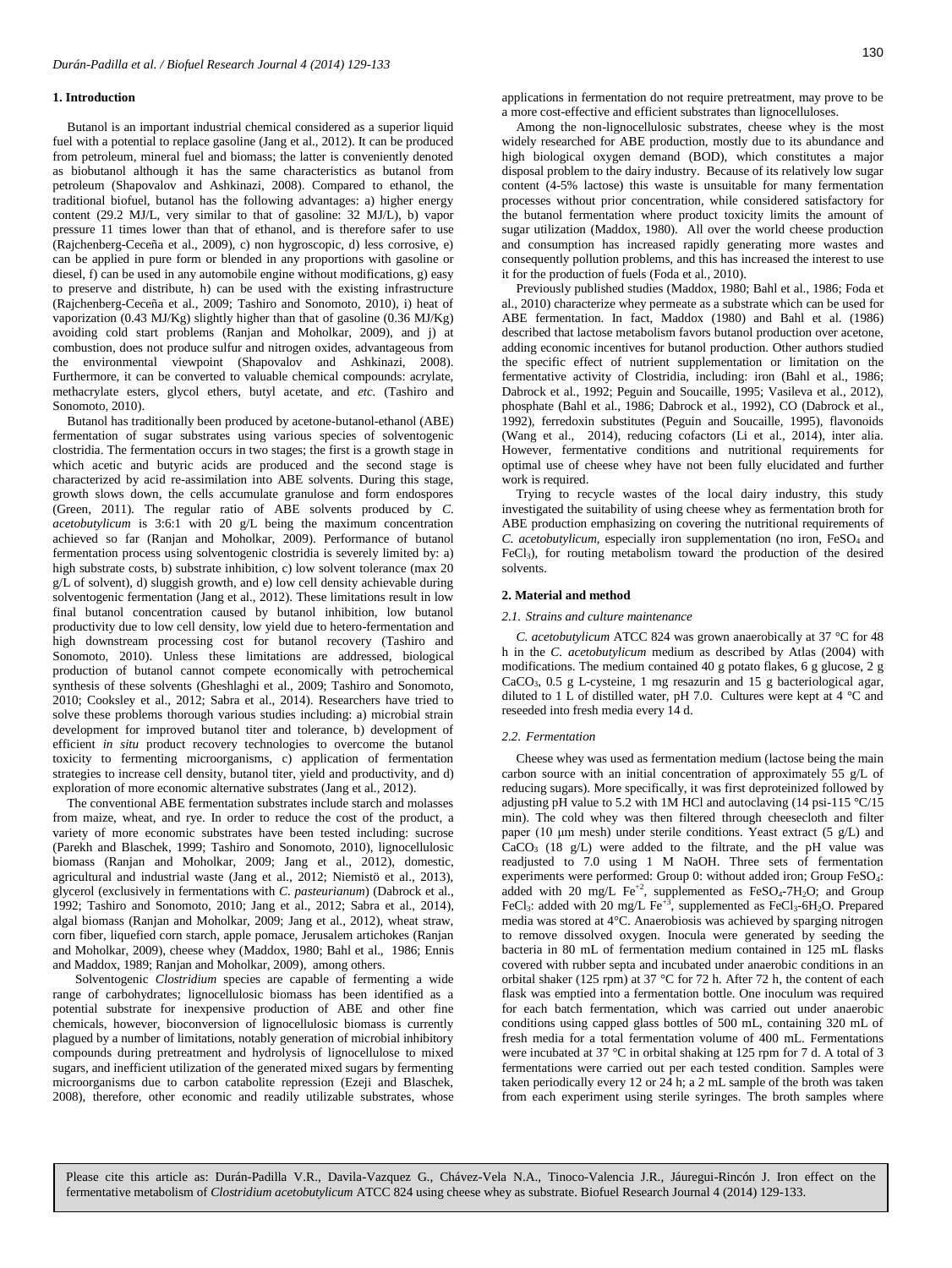centrifuged at  $11,920 \times g$  for 10 min in a micro17TR microcentrifuge (Hanil Science Industries, South Korea), the supernatant was then filtered through a 45 μm acrodisc (Merck Millipore, Darmstadt, Germany). Filtrated samples were cooled and stored at 4 °C in sealed vials until analysis.

#### *2.3. Analytical methods*

## *2.3.1. Lactose concentration*

Total sugar concentration was determined using dinitro salicylic acid (DNS) reagent (Sumner, 1921) with lactose as standard.

## *2.3.2. pH*

Direct measurement on the sample of culture broth at each sampling time was performed using a potentiometer pH/mV meter UB1-10 ultrabasic (Denver Instruments, Colorado, US).

## *2.3.3. Solvents and acids quantification*

An HP 6890 series gas chromatograph (Hewlett Packard, California, US) equipped with a flame ionization detector (FID) and a HP-Innowax capillary column (30 m long; 0.53 mm Ø; 1.00 μm film) (Agilent J&W GC Columns, California, US) was used for solvents and acids quantification. For the assays, 1 μL of each sample was injected into the gas chromatograph, then heated from 60 to 150°C (10 °C/min) and maintained at 150 °C/5min. Injector and detector temperatures were maintained at 250°C. Gas injection was constant at 4 mL/min, and gas pressures were: He 60 psi;  $H<sub>2</sub>$  40 psi; dry air 60 psi. Concentration of each product was calculated by integrating the area under the curve of the peak generated using the software Peak Simple 3.21® (SRI Instruments, California, US).

## *2.4. Statistical analyses*

One-way ANOVA was performed to compare butanol and total ABE production using different iron sources. P< 0.05 was considered as significant. LSD Multiple Range Tests (at 95.0 % confidence level) were performed to detect significant differences between the productive capacities. All analyses were performed using STATGRAPHICS Centurion XVI® (Statpoint Technologies, Virginia, US).

#### **3. Results and discussion**

Cheese whey fermentations supplemented with iron (Group FeSO<sub>4</sub> and Group FeCl3) showed the typical behavior of a two-stage ABE fermentation (Fig. 1 and 2, respectively). On the first stage, lasting approximately 48 h, lactose uptake occured and acetic and butyric acids were produced lowering the pH value until it was substantially constant around a value of 5.5. Between 48 and 60 h of fermentation the second stage started, diminishing lactose uptake and promoting re-assimilation of acids into the desired solvents: acetone, butanol and ethanol, reaching maximum solvents concentration after 168 h of fermentation.



**Fig.1.** Time course profiles of average pH value, lactose concentration, total acids (acetic and butyric) and total solvents (acetone, butanol and ethanol) production from Group FeSO<sup>4</sup> fermentations. Bars show standard deviation (n=3).



**Fig.2.** Time course profiles of average pH value, lactose concentration, total acids (acetic and butyric) and total solvents (ABE) production from Group FeCl<sub>3</sub> fermentations. Bars show standard deviation (n=3).

The main product of the fermentation was butanol, followed by ethanol, and almost negligible amounts of acetone were detected in the fermentation broths. This could be ascribed to two facts: 1) it has been proved that the use of lactose as the carbon source favors butanol production over acetone (Maddox, 1980; Bahl et al., 1986), and 2) culture conditions, specifically agitation and temperature (37° C), promoted acetone volatilization making it difficult to detect in the culture broth.

Time required to complete the fermentation (7 d) and for inoculum preparation (72 h) was longer than that reported by Foda et al. (2010) (75 h) and Napoli et al. (2008) (96 h) due to the presence of citrate in the culture medium (≈10 g/L). Citrate at high concentrations (> 2.5 g/L) inhibits *C. acetobutylicum* growth; the presence of citrate contributes to unusual prolonged time required to complete whey fermentation (Bahl et al., 1986).

Group 0 fermentations did not show the typical two-stage behavior (Fig. 3). Lactose uptake occurred but acetic and butyric acid productions were remarkably low (less than 4.5 g/L combined), instead, substantial amounts of lactic acid were produced  $(5.49 \pm 0.69 \text{ g/L})$  (Table 1). No reassimilation of acids was observed but ethanol production occurred.



**Fig.3.** Time course profiles of average pH value, lactose concentration, total acids (lactic, acetic and butyric) and total solvents (ABE) production from Group 0 fermentations. Bars show standard deviation (n=3).

These results differ from those presented by Maddox (1980), who claimed that using cheese whey supplemented only with yeast extract, *C. acetobutylicum* N.C.I.B. 2951 could produce up to 15 g/L of butanol while requiring 5 d to reach this maximum concentration. Also cheese whey without any supplementation could achieve a maximum butanol concentration of 13 g/L within 7 d. However, in later studies, Ennis and Maddox (1986), using a different strain of *C. acetobutylicum* (P262), prepared semi-synthetic media simulating cheese whey, supplemented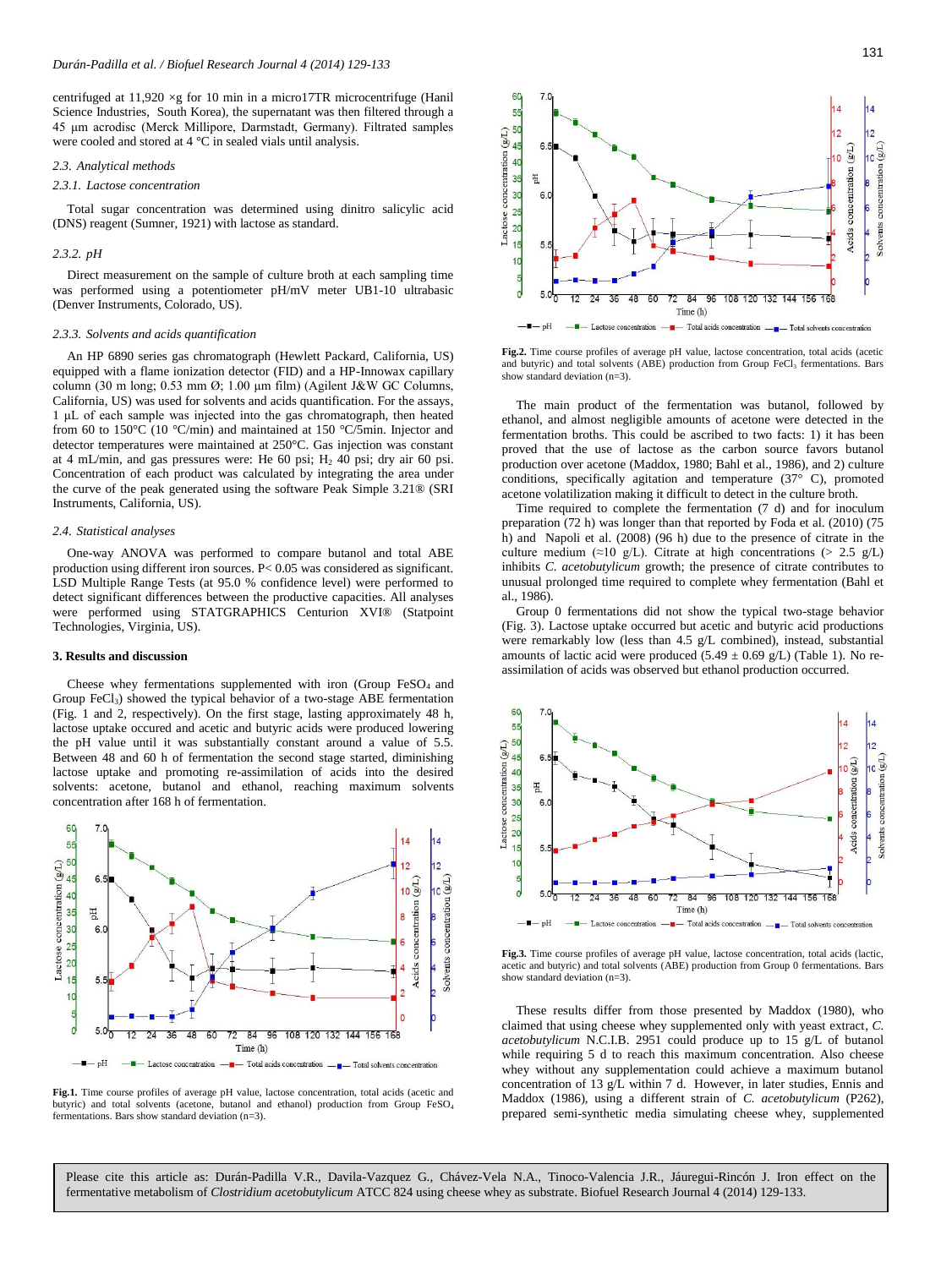with ferrous sulfate and other components, despite having yeast extract added, but no explanation for these additions were given.

| ш |  |
|---|--|
|   |  |

**Table 1.**  Performance of ABE fermentations (168 h).

| <b>Product</b>                      | Group 0        | Group $Fe^{+2}$ | Group $Fe^{+3}$ |
|-------------------------------------|----------------|-----------------|-----------------|
| Acetate $(g/L)$                     | $2.61 + 0.34$  | $0.972 + 0.08$  | $1.44 + 0.28$   |
| Butyrate $(g/L)$                    | $1.70 + 0.53$  | $0.650 + 0.12$  | $1.27 + 0.35$   |
| Lactate $(g/L)$                     | $5.49 + 0.69$  | Not detected    | Not detected    |
| Acetone $(g/L)$                     | $0.04 + 0.01$  | $0.00 + 0.00$   | $0.01 + 0.00$   |
| Butanol $(g/L)$                     | $0.06 + 0.10$  | $7.13 + 1.53$   | $4.32 \pm 0.94$ |
| Ethanol $(g/L)$                     | $1.20 + 0.10$  | $5.11 + 1.65$   | $3.46 \pm 1.37$ |
| Total solvents $(g/L)$              | $1.30 + 0.21$  | $12.24 + 3.18$  | $7.78 + 2.30$   |
| Lactose utilization (%)             | $56.24 + 0.65$ | $52.28 + 0.62$  | $53.80 + 0.60$  |
| ABE yield (gABE/g lactose consumed) | $0.04 + 0.01$  | $0.42 + 0.10$   | $0.25 \pm 0.07$ |
| A:B:E Ratio                         | 0.31:0.46:9.23 | 0.0:5.87:4.13   | 0.0:5.61:4.39   |

Moreover, Bahl et al. (1986), Peguin and Soucaille (1995), and Vasileva et al. (2012) agree on the importance of iron in the fermentative metabolism of *C. acetobutylicum*, asserting that in an iron-deficient environment lactate was the main product obtained from the fermentation, observing no reconsumption of acetic and butyric acids.

As shown in Figure 4, *C. acetobutylicum* has the ability to break down lactose by hydrolyzing it into glucose and galactose which are then metabolized by the Embden Meyerhof Pathway (EMP) to generate pyruvate. Then pyruvate has to be oxidized to produce acetyl CoA which plays a central role in the metabolism of *C. acetobutylicum* as it serves as a precursor for the generation of all desired products. Oxidation of pyruvate occurs in a reaction that is coupled to the reduction of ferredoxin, using hydrogen as the ultimate electron acceptor. Sufficient iron is required to produce enough ferredoxin to complete this oxidation (Lee et al., 2008). In an iron deficient environment formation of molecular hydrogen does not take place and metabolism changes from pyruvate to lactate instead of producing acetyl CoA (Gheshlaghi et al., 2009).

Bahl et al. (1986) indicated that limiting the amount of iron in the culture broth helped increase the proportion of butanol/acetone (from 2:1 to 8:1). They argued that ferrous ions had the most drastic effect on that ratio; however, at iron-limited conditions lactate became the main product, instead of producing acetate and butyrate, adversely affecting the amount, yield and productivity of butanol. Increasing the butanol/acetone proportion could facilitate the recovery and purification processes of the product, but ironlimitation backfires by decreasing the amount of butanol produced.

Moreover, Peguin and Soucaille (1995) suggest that limiting the available iron in glucose culture broths, using *C. acetobutylicum* ATCC824, helps modulate carbon and electron flows. For desirable fermentation results, a compound (methyl viologen) that replaces the functions of ferredoxin must be provided to the culture media, because ferredoxin could not be properly synthesized due to iron deficiency. By limiting the amount of iron present in the medium, dehydrogenase activity involved in the conversion of acetyl-CoA into β-hydroxybutyrate is limited. Methyl viologen function as a better substrate for ferredoxin-NAD(P)<sup>+</sup> reductase than ferredoxin itself, creating an artificial electron transport chain. Both effects: reduction of the dehydrogenase activity and increase of ferredoxin-NAD(P)<sup>+</sup> reductase activity made possible to obtain higher yields of butanol that those obtained with regular ABE fermentation, reaching a maximum 13 g/L butanol concentration. Nevertheless adding methyl viologen causes long lag growth phase affecting the fermentation productivity. Increasing the production of alcohols by limiting iron may sound favorable, but to be obligated to supplement compounds who can serve as electron acceptors to prevent the formation of lactate may be more costly for the process and more problematic for the recovery of products. In this paper, it has been shown that by adding adequate amounts of iron (20 mg /L) butanol production improvement could be achieved, favoring the desired normal behavior of the metabolic pathway.

Metabolic development of Group 0 fermentations demonstrate the effect of iron deficiency when cheese whey is used as substrate, effect that was not observed by Napoli et al. (2008) while they also worked with synthetic lactose medium simulating cheese whey enriched with yeast extract and  $CaCO<sub>3</sub>$  and without any additional iron source, reporting the typical twostage ABE fermentation behavior with a 3 g/L butanol production and no lactate detected, results that were reproduced in our laboratory too (data not shown).



 **Fig.4**. Metabolic pathways of glucose and galactose in *C. acetobutylicum*. Extracellular products are highlighted in blue boxes. Numbers indicate the enzymes involved: 1: phosphotransferases system; 2: glucose-6-phosphate isomerase; 3: phosphofructo kinase; 4: aldolase; 5: glyceraldehyde-3-phosphate dehydrogenase; 6: phosphoglycerate kinase 7: pyruvate kinase; 8: pyruvate-ferredoxin oxidoreductase; 9: thiolase; 10: β-hydroxybutyryl CoA dehydrogenase; 11: crotonase; 12: butyryl-CoA dehydrogenase; 13: phosphotransbutyrylase; 14: butyrate kinase; 15: acetoacetyl-CoA Butyrate-CoA transferase; 16: butyraldehyde dehydrogenase; 17: butanol dehydrogenase; 18: phosphotransacetylase; 19: acetate kinase; 20: acetoacetyl-CoA acetate-CoA transferase; acetoacetate decarboxylase; 22: acetaldehyde dehydrogenase; 23: ethanol dehydrogenase ; 24: lactate dehydrogenase; 25: ferredoxin-NADP reductase NADPH-<br>ferredoxinoxidorreductase: 26: ferredoxin-NAD reductase NADHferredoxinoxidorreductase; 26: ferredoxin-NAD reductase ferredoxinoxidorreductase; 27: ferredoxin hydrogenase; 28: galactokinase; 29: UDPglucose glucose-1-P uridyl transferase; 30: phosphoglucomutase; 31: UDP-galactose epimerase; 32: UDP-glucose phosphotransferase.

In fact, yeast extract contains iron in amounts up to 20 mg/100 g that may be sufficient to produce enough ferredoxin for routing of metabolism to the production of acetyl CoA and later generation of acetone, ethanol and butanol when it is added to a synthetic fermentation media; but, when cheese whey is used an extra amount of iron is necessary because of the presence of lactoferrin (20- 200 µg/ml) (Law and Reiter, 1977), an ironbinding protein that binds to iron reversibly with a high affinity. This blocks iron and impedes ferredoxin formation and, therefore, restricts solvents production.

The fermentation performance of each group is summarized in Table 1. Analyses of variance were conducted to assess whether the factor studied (iron source) had an effect on ABE production. LSD Multiple Range Test was conducted to assess which fermentation condition tested was better than the others in order to obtain a higher butanol concentration and higher total solvents production, being butanol as the main product. One way ANOVA indicated statistically significant differences in the production of total solvents between fermentations with added iron and unsupplemented ( $p$ < 0.005). Multiple range tests showed that the total production of solvents presents statistically significant difference between cheese whey without iron supplementation and the same substrate with an extra iron source, however, no statistically significant difference existed when comparing the two different iron sources i.e. FeSO<sub>4</sub> and FeCl<sub>3</sub>.